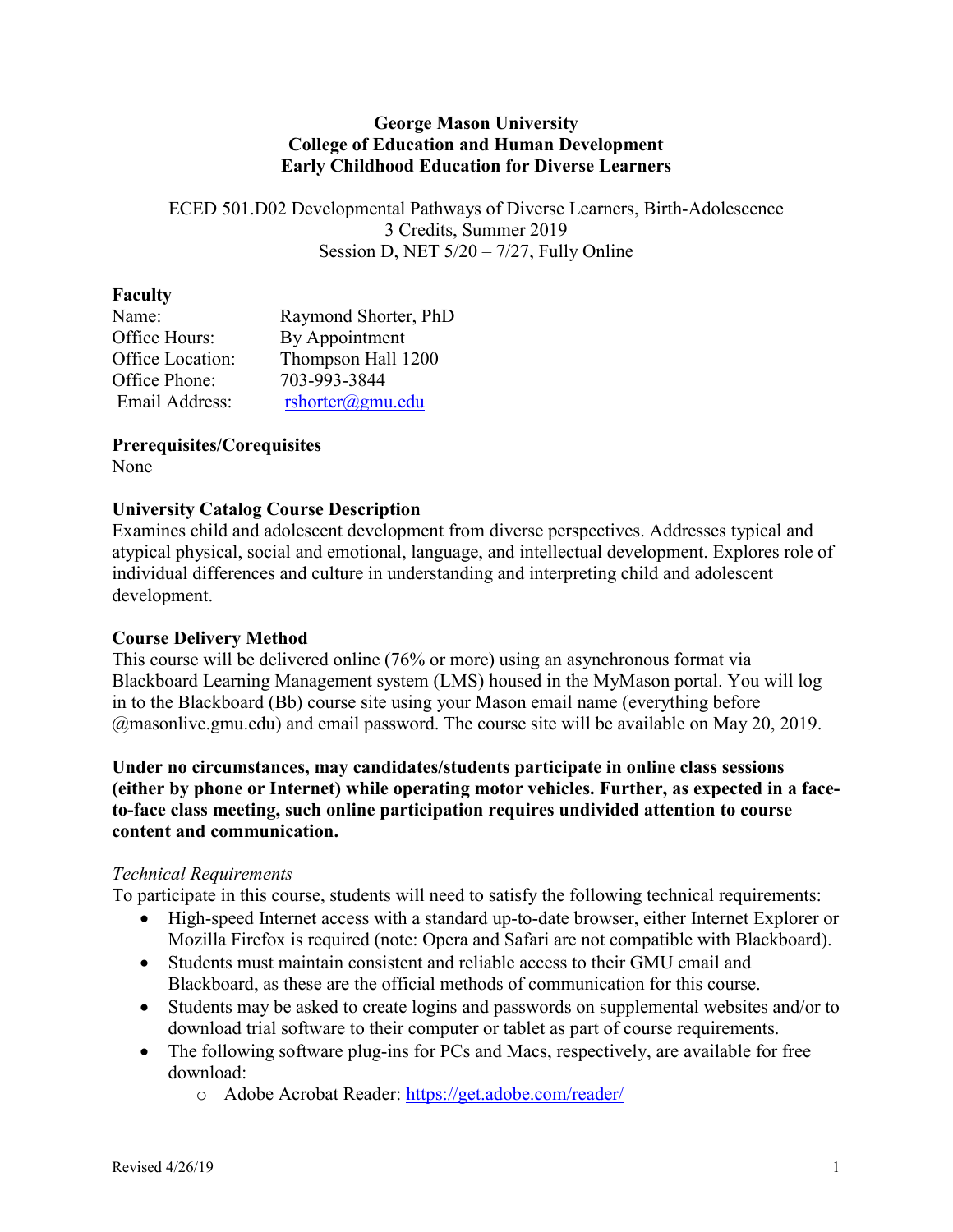- o Windows Media Player:
- <https://support.microsoft.com/en-us/help/14209/get-windows-media-player>
- o Apple Quick Time Player: [www.apple.com/quicktime/download/](http://www.apple.com/quicktime/download/)

# *Expectations*

- Course Week: Because asynchronous courses do not have a "fixed" meeting day, our week will start on the first day listed for each module.
- Log-in Frequency: Students must actively check the course Blackboard site and their GMU email for communications from the instructor, class discussions, and/or access to course materials at least 4 times per week.
- Participation: Students are expected to actively engage in all course activities throughout the semester, which includes viewing all course materials, completing course activities and assignments, and participating in course discussions and group interactions.
- Technical Competence: Students are expected to demonstrate competence in the use of all course technology. Students who are struggling with technical components of the course are expected to seek assistance from the instructor and/or College or University technical services.
- Technical Issues: Students should anticipate some technical difficulties during the semester and should, therefore, budget their time accordingly. Late work will not be accepted based on individual technical issues.
- Workload: Please be aware that this course is **not** self-paced. Students are expected to meet *specific deadlines* and *due dates* listed in the **Class Schedule** section of this syllabus. It is the student's responsibility to keep track of the weekly course schedule of topics, readings, activities and assignments due.
- Instructor Support: Students may schedule a one-on-one meeting to discuss course requirements, content or other course-related issues. Those unable to come to a Mason campus can meet with the instructor via telephone or web conference. Students should email the instructor to schedule a one-on-one session, including their preferred meeting method and suggested dates/times.
- Netiquette: The course environment is a collaborative space. Experience shows that even an innocent remark typed in the online environment can be misconstrued. Students must always re-read their responses carefully before posting them, so as others do not consider them as personal offenses. *Be positive in your approach with others and diplomatic in selecting your words*. Remember that you are not competing with classmates, but sharing information and learning from others. All faculty are similarly expected to be respectful in all communications.
- Accommodations: Online learners who require effective accommodations to insure accessibility must be registered with George Mason University Disability Services.

# **Learner Outcomes or Objectives**

This course is designed to enable students to do the following:

- 1. Describe the physical, social, emotional, speech and language, and intellectual development of diverse learners from birth through adolescence and explain how to use these understandings to guide learning experiences and relate meaningfully to students.
- 2. Describe the major theories of development and critically examine the theories as they apply to the lives of culturally, linguistically, ability, and socioeconomically diverse children and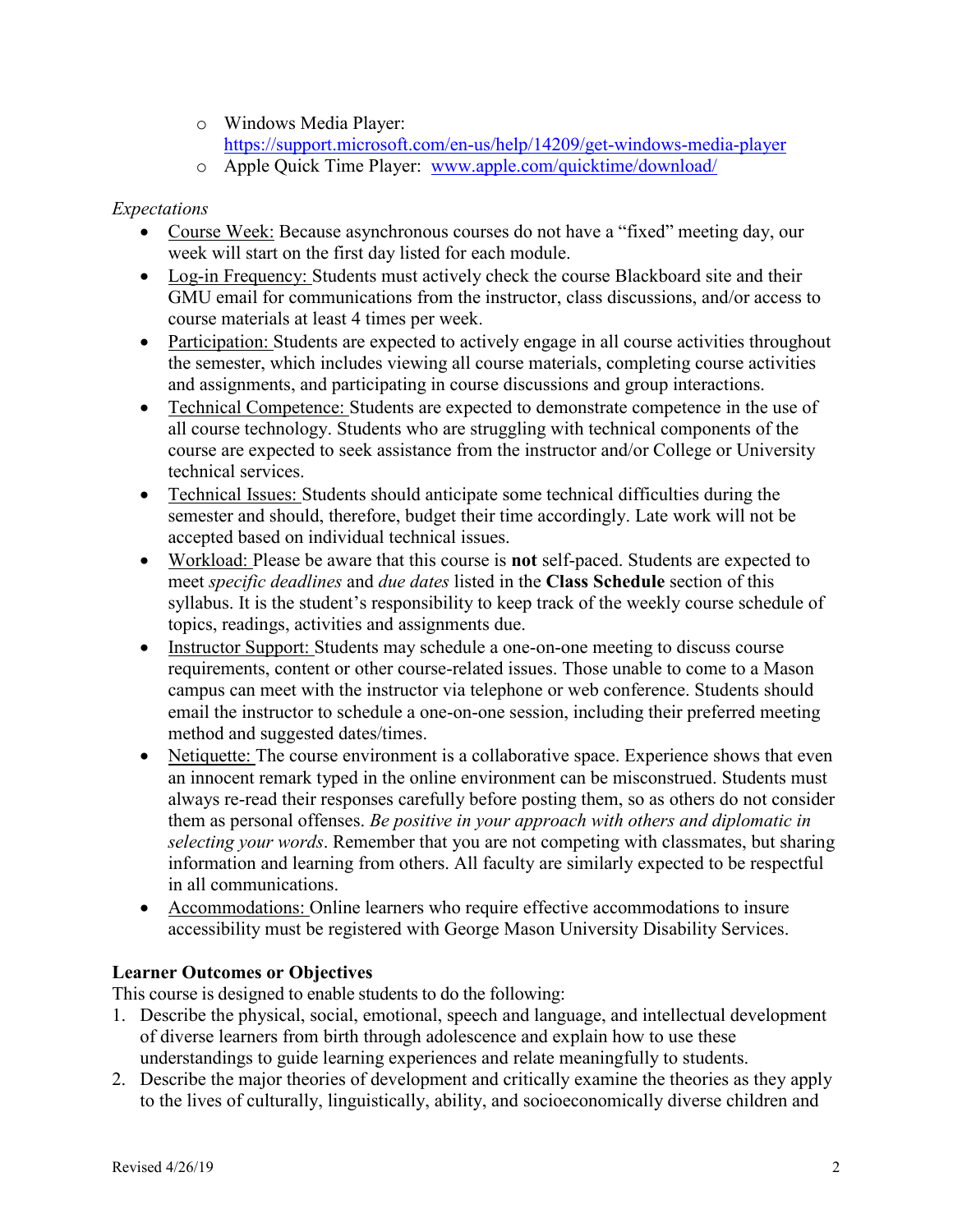their families, including children with economic, social, racial, ethnic, religious, physical, and cognitive differences.

- 3. Examine the transactional nature of overall development in the context of the family, community, socioeconomic status, and culture.
- 4. Identify environmental and biological/physical/medical at-risk factors that can contribute to possible developmental disabilities, developmental issues, and atypical development across the physical, social, emotional, speech and language, and intellectual domains.
- 5. Discuss the etiology of and use multiple criteria to identify developmental disorders, including attention deficit disorders, developmental disorders, and giftedness.
- 6. Identify typical developmental milestones of diverse children from birth through adolescence and their cultural and socioeconomic variations.
- 7. Observe and describe overall development in the physical, intellectual, speech and language, social, and emotional domains as it occurs in natural environments and through play.
- 8. Exhibit standards of professionalism, ethical standards, and personal integrity in interactions with classmates, the instructor, and others.
- 9. Use writing as an instructional and assessment tool to generate, gather, plan, organize, and to communicate for a variety of purposes; integrate correct written conventions (i.e., grammar, usage, mechanics, and spelling); and format using current APA style.

**Professional Standards –** Virginia Professional Studies Competencies, Virginia Early Childhood Special Education Endorsement Competencies, Virginia Early/Primary Education PreK-3 EPK3 Endorsement Competencies, Interstate Teacher Assessment and Support Consortium (InTASC) Standards, Council of Exceptional Children (CEC) and Division of Early Childhood (DEC) Standards, and National Association for the Education of Young Children (NAEYC) Standards

Upon completion of this course, students will have met the following professional standards:

# **Virginia Professional Studies Competencies**

Human Growth and Development (Birth Through Adolescence)

# **CEC Standard Elements**

*CEC 1.1 Beginning special education professionals understand how language, culture, and family background influence the learning of individuals with exceptionalities. CEC 1.2 Beginning special education professionals use understanding of development and individual differences to respond to the needs of individuals with exceptionalities.*

### **NAEYC Standard Elements**

*NAEYC 1a Knowing and understanding young children's characteristics and needs. NAEYC 1b Knowing and understanding the multiple influences on development and learning.*

# **Required Texts**

American Psychological Association. (2010). *Publication manual of the American Psychological Association* (6th ed.). Washington, DC: Author. ISBN: 978143380562

Lightfoot, C., Cole, M., & Cole. S. (2018). *The development of children* (8th ed.). New York, NY: Worth. ISBN: 9781464178863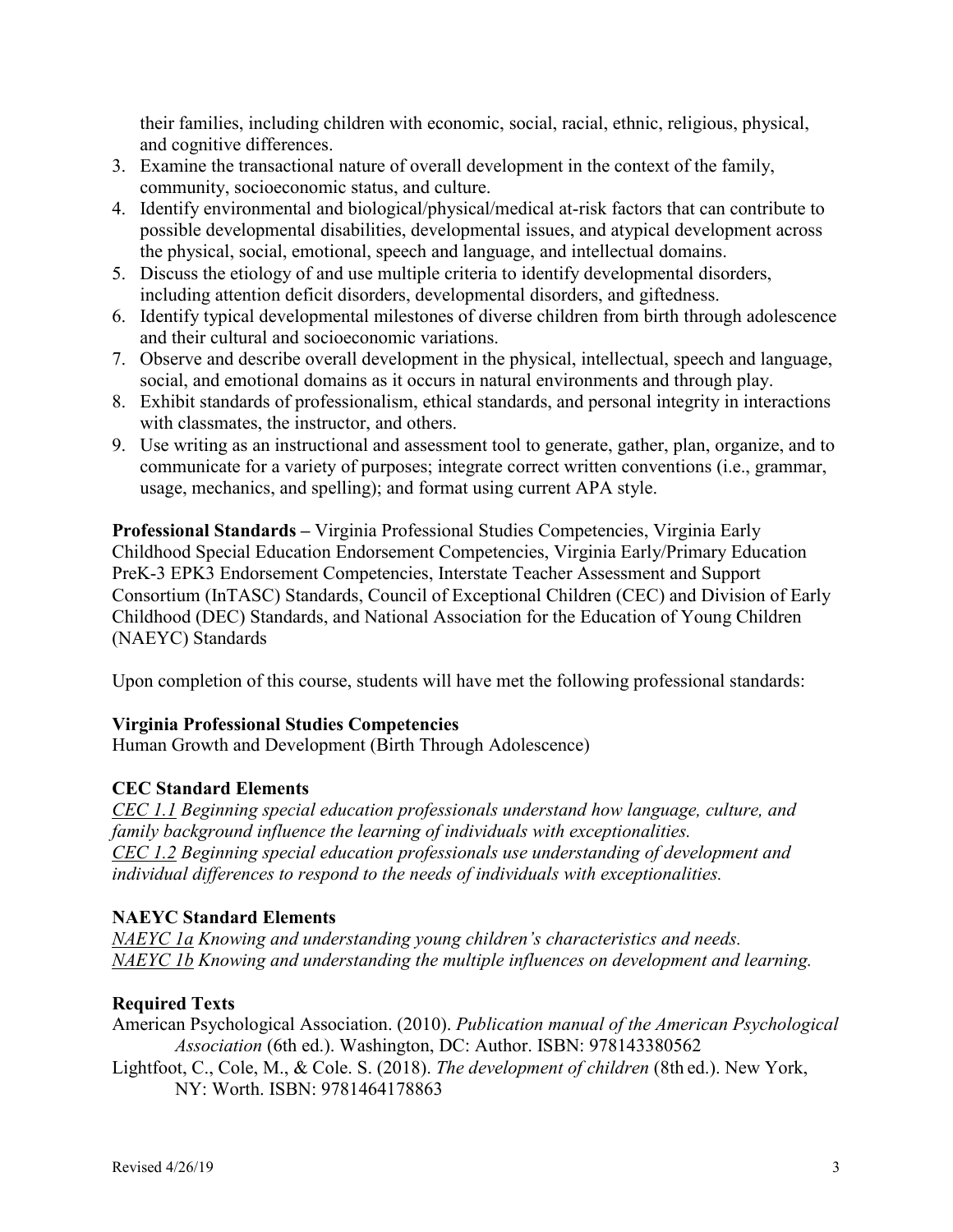See Class Schedule for selected Position Statements from the Division of Early Childhood Education (DEC) of the Council for Exceptional Children (CEC), and the National Association for the Education of Young Children (NAEYC), National Association for Gifted Children (NACG)

This course also requires reading published journal articles on human development. Example journals include the following: *Early Education and Development*, *Child Development*, and *Human Development*. These and other journals are available on the Mason library website.

# **Course Performance Evaluation**

Students are expected to submit all assignments on time in the manner outlined by the instructor (e.g., Blackboard (Bb), Tk20, hard copy).

| <b>Assignments</b>                              | <b>Due Date</b> | <b>Points</b> |  |
|-------------------------------------------------|-----------------|---------------|--|
| Attendance and Participation                    | Ongoing         | 15            |  |
| Developmental Theory Presentation               | July 6          | 10            |  |
| Case Studies Analysis Paper                     |                 |               |  |
| Part 1: Infant/Toddler                          | June 8          | 23            |  |
| Part 1: Infant/Toddler Revised                  | June 22         |               |  |
| • Part 2: Preschool                             | June 29         | 23            |  |
| Part 2: Preschool Revised                       | July 13         |               |  |
| Part 3: Early Elementary<br>$\bullet$           | July 20         | 23            |  |
| Final upload to TK20 (Key Assessment 2: all     | July 22         |               |  |
| three revised full case studies analyses in one |                 |               |  |
| document)                                       |                 |               |  |
| <b>Adolescent Activity</b>                      | July 20         | 6             |  |
| <b>TOTAL</b>                                    |                 | 100           |  |

### • **Assignments and/or Examinations**

# **Developmental Theory Presentation (10 points)**

In order that all class members leave this course with an overview of the most prominent developmental theories in the field of early childhood education and gain a critical perspective on the values and liabilities of different theories and their application, graduate students will prepare a review of a major developmental theory and associated theorists. Grand theories covered in the text include psychodynamic theories, behaviorist theories, Piaget's constructive theory, and Vygotsky's sociocultural theory. Modern theories covered include evolutionary theories, social learning theories, information-processing theories, and systems theories. Graduate students will select one perspective and prepare a 15-minute presentation that includes at least the following:

- Important theorists within the particular paradigm
- Key tenets of the theory
- How theory explains cultural differences that are apparent in development
- How theory explains variation in development, including disabilities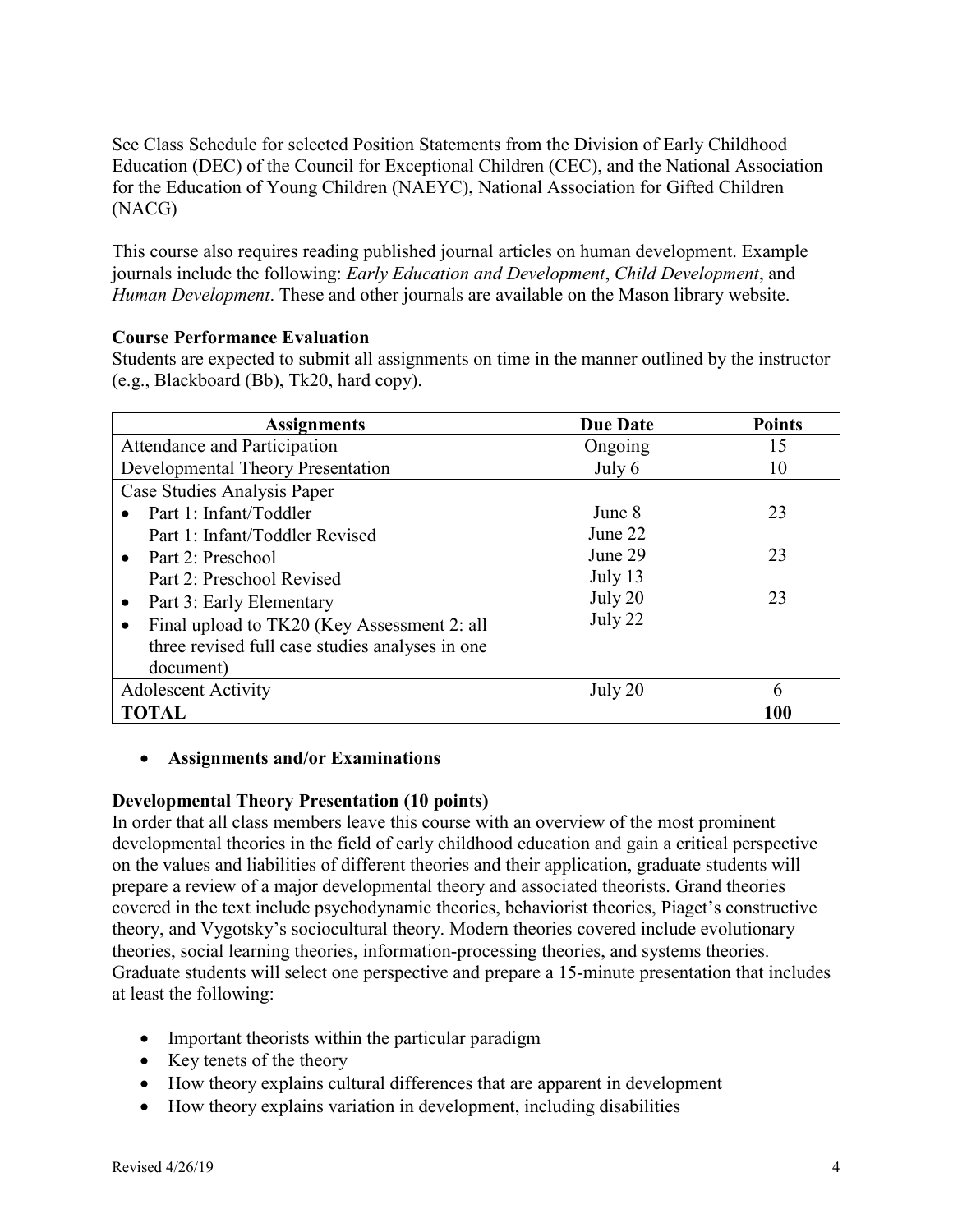- Weaknesses and strengths of theory
- The impact of the theory on education
- An interactive activity that highlights some aspect of the theory

Students will create a one-page handout (one copy for each student) summarizing or describing the seven elements of the presentation and including a reference list using APA format. The main source of information will be course textbooks; however, at least one other scholarly source should be consulted and cited.

# **Understanding and Integrating Developmental Pathways Case Studies Analysis (69 points)**

This is Key Assessment 2 Content Knowledge: Understanding Development and Learning Case Studies Analysis that shows evidence of meeting CEC and NAEYC Standards. Students will submit the case studies analysis in three parts: (a) infant/toddler, (b) preschool, and (c) early elementary. Students will consolidate the three case study analyses into one document and will submit the consolidated document to Tk20 through Blackboard. Final course grades will not be released until the consolidated document is uploaded. The assessment description and scoring rubric are attached. Each case study analysis is worth 25 points and requires the following parts:

- Part 1: Identifying Children's Unique Characteristics and Needs (10 points)
- Part 2: Describing Developmental Theories (6 points)
- Part 3: Multiple Influences on Young Children's Development (7 points)

# **Opportunities to Revise and Resubmit Case Study Analyses (0 points)**

Upon completion of Case Study 1 Infant and Toddlers and Case Study 2 Preschool, students will receive feedback from the course instructor with suggestions for strengthening their discussion of each case study analysis. Instructor feedback is provided to ensure candidates meet expectations as defined in the assessment rubric. Students will use the feedback to revise the case study analyses. Students will resubmit revised Case Study 1 and Case Study 2 to Blackboard by the specified due date. All three Case Studies (e.g. revised infant/toddler, revised preschool, and early elementary) will be consolidated into one document and submitted to Tk20 by the due date indicated on the syllabus.

# **In-Class Adolescent Development and Development of Gifted Students Activity (6 points)**

Students will complete an in-class activity that shows their understanding of (a) adolescent development and (b) the development of gifted students through adolescence, including developmental issues related to gifted education and the use of multiple criteria to identify gifted students.

.

# • **Other Requirements**

# **Attendance and Participation (15 points)**

Because active participation and engagement are imperative for optimal learning, preparation for and participation in in-class and online activities will be evaluated based on the following criteria:

- Students attend class, arrive on time, and stay for the entire class period.
- Students use laptops and personal devices for instructional purposes only.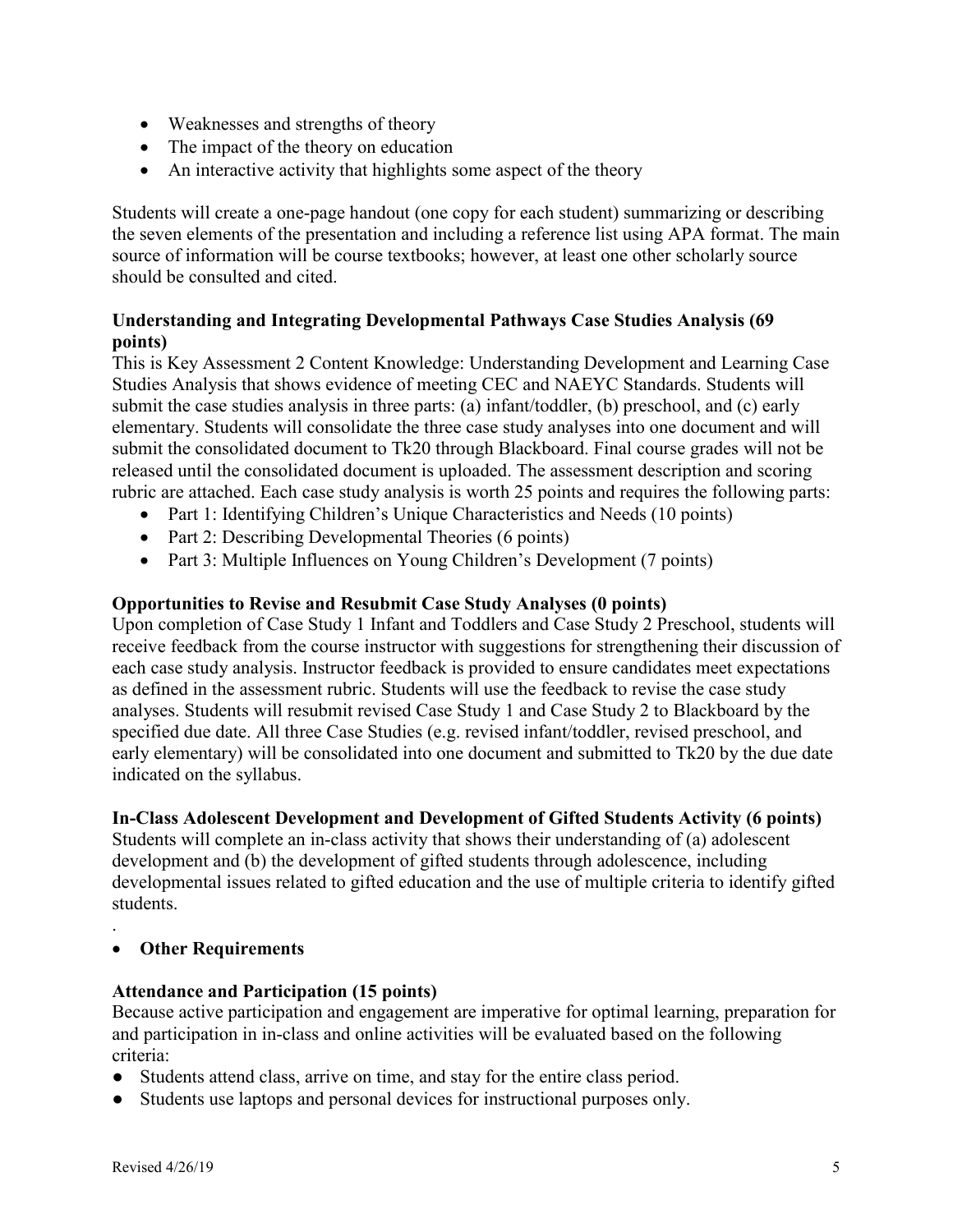- Students complete readings and prepare for class activities prior to class as evidenced by their ability to discuss and write about the concepts presented and examined in the texts as well as participate fully in related activities.
- Students are actively involved in in-class and online learning experiences as evidenced by (a) participating in all activities, (b) engaging in small- and large-group discussions, (c) completing written work related to the activities, and (d) supporting the participation and learning of classmates.
- Students show evidence of critical reflective thinking through in-class and online discussions, activities, and written reflections.
- Students display professional dispositions at all times while interacting with the instructor and other students.
- Students complete participation activities across the semester that complement the scheduled course topic. Instructors will periodically collect artifacts from the activities. Students in attendance and who actively engage in the learning experience will receive credit for their efforts. Graded participation activities are not announced and are implemented at the discretion of the instructor.

# **Written Assignments**

All formal written assignments will be evaluated for content and presentation. The American Psychological Association, Sixth Edition (APA) style will be followed for all written work. All written work unless otherwise noted must be completed on a word processor and should be proofread carefully. (Use spell check!) If students are not confident of their own ability to catch errors, they should have another person proofread their work. When in doubt, they should check the APA manual. Portions of the APA manual appear at the Style Manuals link on the Mason library website at [http://infoguides.gmu.edu/content.php?pid=39979.](http://infoguides.gmu.edu/content.php?pid=39979) Students may consult the Writing Center for additional writing support.

Students will do the following:

- 1. Present ideas in a clear, concise, and organized manner. (Avoid wordiness and redundancy.)
- 2. Develop points coherently, definitively, and thoroughly.
- 3. Refer to appropriate authorities, studies, and examples to document where appropriate. (Avoid meaningless generalizations, unwarranted assumptions, and unsupported opinions.)
- 4. Use correct capitalization, punctuation, spelling, and grammar.
- 5. Type the paper with double spacing, indented paragraphs, 1-inch margins all around, and 12-point Times New Roman font.

# • **Grading**

 $A = 95-100$   $A = 90-94$   $B = 87-89$   $B = 80-86$   $C = 70-79$   $F = 70$ Incomplete (IN): This grade may be given to students who are passing a course but who may be unable to complete scheduled coursework for a cause beyond reasonable control.

All CEHD undergraduate students are held to the university grading policies as described in the Academic Policies section of the current catalog, which can be accessed at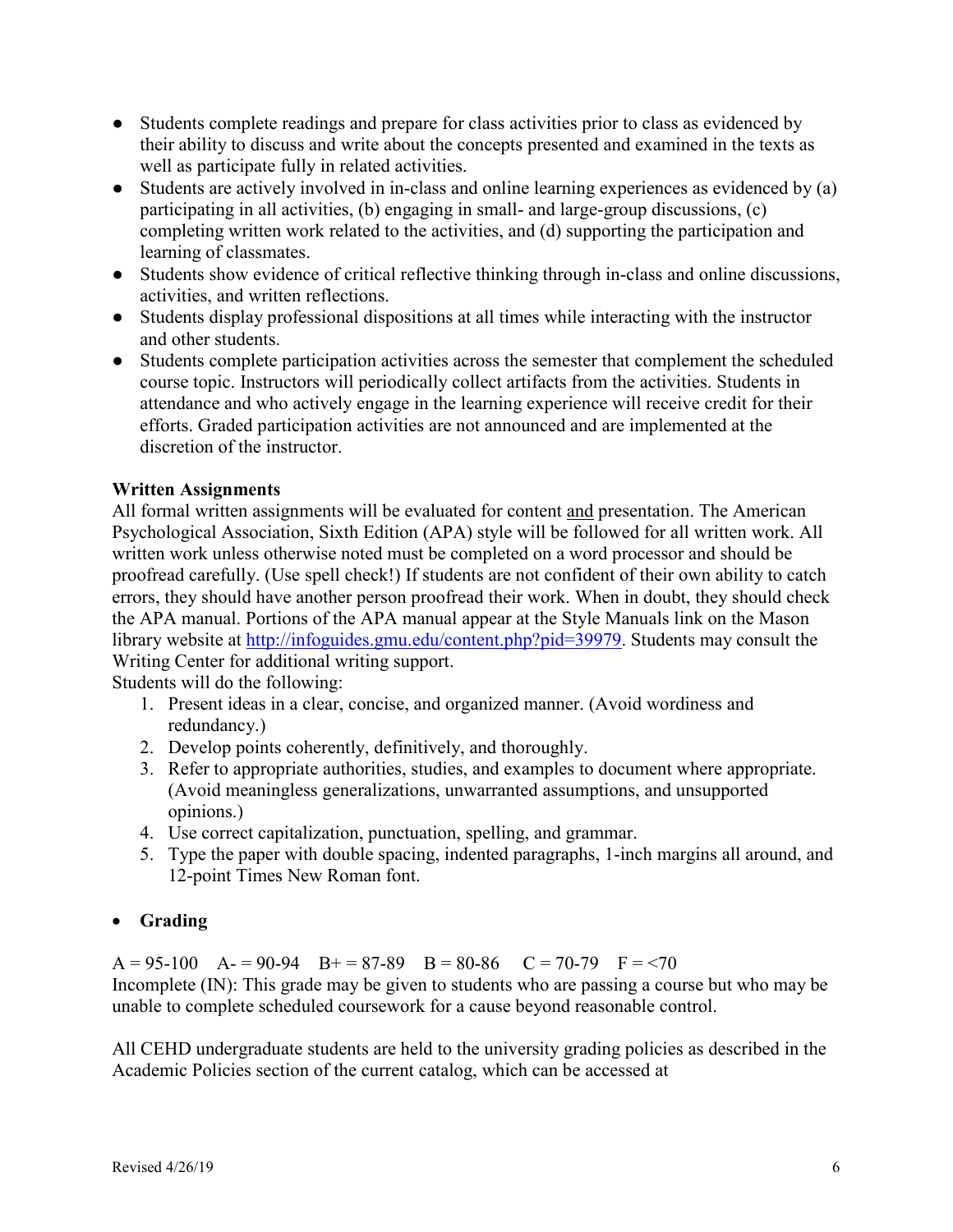[http://catalog.gmu.edu.](http://catalog.gmu.edu/) Those students seeking Virginia initial teaching licensure must earn a Bor better in all licensure coursework.

# **Professional Dispositions**

Students are expected to exhibit professional behaviors and dispositions at all times. See [https://cehd.gmu.edu/students/policies-procedures/.](https://cehd.gmu.edu/students/policies-procedures/)

### **Class Schedule**

| Date             | <b>Topics</b>                                     | <b>Assignments &amp; Readings Due</b> |
|------------------|---------------------------------------------------|---------------------------------------|
| Week 1           | Syllabus and Assignments Review                   | Lightfoot et al., Chapters 1, 2       |
| <b>May 20-26</b> |                                                   |                                       |
|                  | <b>Studying Human Development</b>                 |                                       |
|                  | <b>Historical beliefs</b>                         |                                       |
|                  | Grand and modern theories of                      |                                       |
|                  | development                                       |                                       |
|                  | Methods to study development<br>$\bullet$         |                                       |
|                  | Biological and Cultural Foundations of            |                                       |
|                  | Development                                       |                                       |
|                  | Development in the context of culture             |                                       |
|                  | Development in the context of family<br>$\bullet$ |                                       |
|                  | Biological/physical/medical factors that          |                                       |
|                  | contribute to development                         |                                       |
| Week 2           | Prenatal Development and Birth                    | Lightfoot et al., Chapters 3, 4       |
| <b>May 27-</b>   | The prenatal period                               |                                       |
| June 2           | Maternal conditions and teratogens<br>$\bullet$   | <b>DEC Position Statement: Low</b>    |
|                  | Etiology of developmental disorders               | Birth Weight, Prematurity, and        |
|                  | The newborn                                       | Early Intervention                    |
|                  | Infancy: The First Three Months                   |                                       |
|                  | Brain development<br>$\bullet$                    |                                       |
|                  | Theories of early development                     |                                       |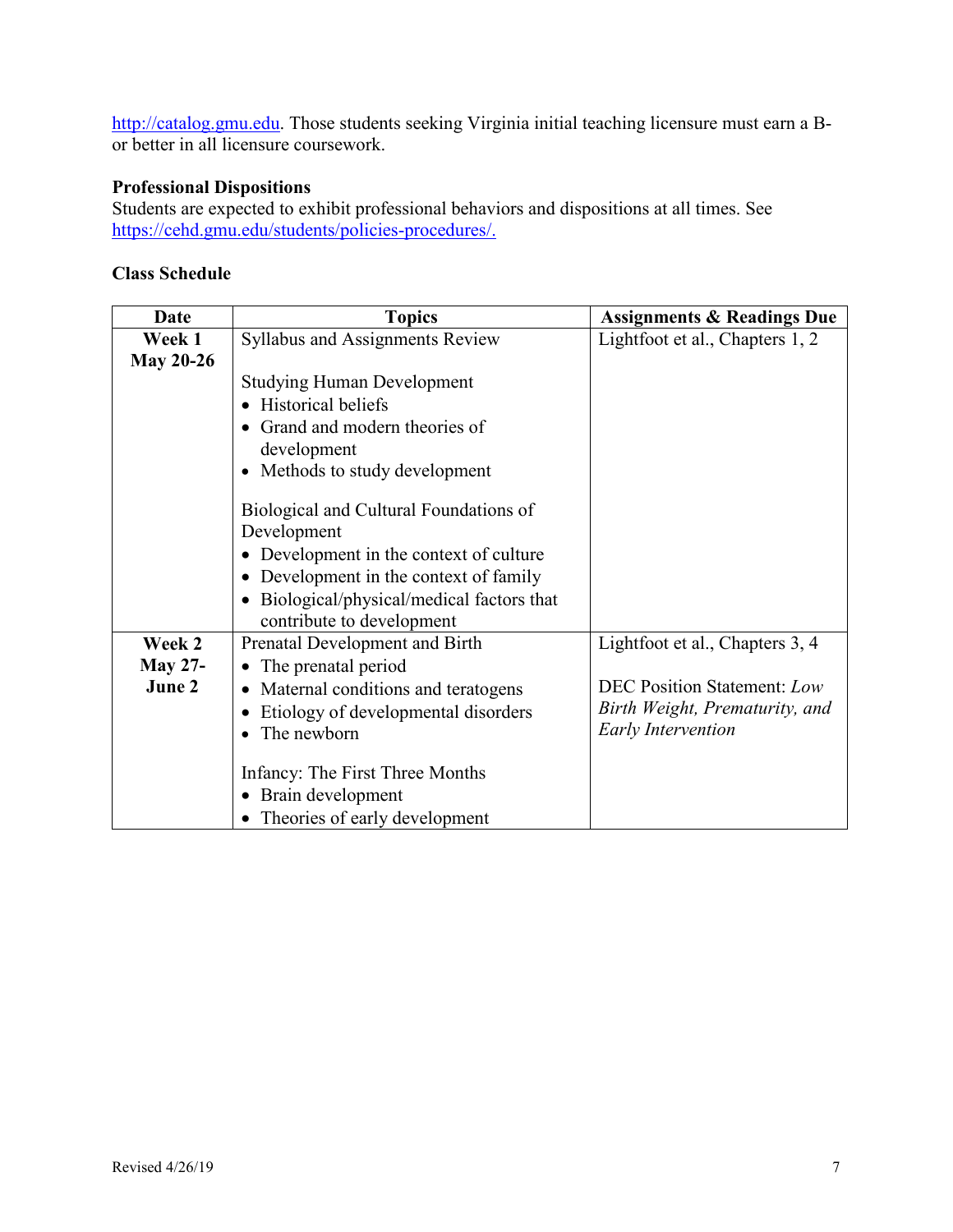| Week 3            | Infancy: Physical and Cognitive               | Lightfoot et al., Chapters 5, 6, |
|-------------------|-----------------------------------------------|----------------------------------|
| <b>June 3-9</b>   | Development                                   | 10                               |
|                   | • Physical growth and brain development       |                                  |
|                   | Fine and gross motor development<br>$\bullet$ | Due to Bb – CSA-1:               |
|                   | Cognitive development<br>$\bullet$            | <b>Infant/Toddler by June 8</b>  |
|                   | • Attention and memory                        |                                  |
|                   | • Selecting appropriate resources             |                                  |
|                   |                                               |                                  |
|                   | Infancy: Social and Emotional Development     |                                  |
|                   | Infant emotions                               |                                  |
|                   | Relationships<br>$\bullet$                    |                                  |
|                   | Communication<br>$\bullet$                    |                                  |
|                   | · Guide learning experiences                  |                                  |
|                   |                                               |                                  |
|                   | Family, Cultural, and Community Contexts      |                                  |
|                   | of Development                                |                                  |
|                   | • Parenting and development                   |                                  |
|                   | • Communities and culture influence on        |                                  |
|                   | development                                   |                                  |
|                   | • The role of media on early development      |                                  |
| Week 4            | Early Childhood: Speech and Language          | Lightfoot et al., Chapters 7, 8  |
| <b>June 10-16</b> | Acquisition                                   |                                  |
|                   | • Phonological, semantic, grammar, and        | <b>NAGC Position Statement:</b>  |
|                   | pragmatic development                         | Redefining Giftedness for a      |
|                   | • Theories of language acquisition            | New Century: Shifting the        |
|                   |                                               | Paradigm                         |
|                   | Early Childhood: Physical and Cognitive       |                                  |
|                   | Development                                   |                                  |
|                   | • Theories of development                     |                                  |
|                   | • Physical growth and health                  |                                  |
|                   | • Fine and gross motor development            |                                  |
|                   | • Cognitive development, including students   |                                  |
|                   | with disabilities/disorders and those who     |                                  |
|                   | are gifted                                    |                                  |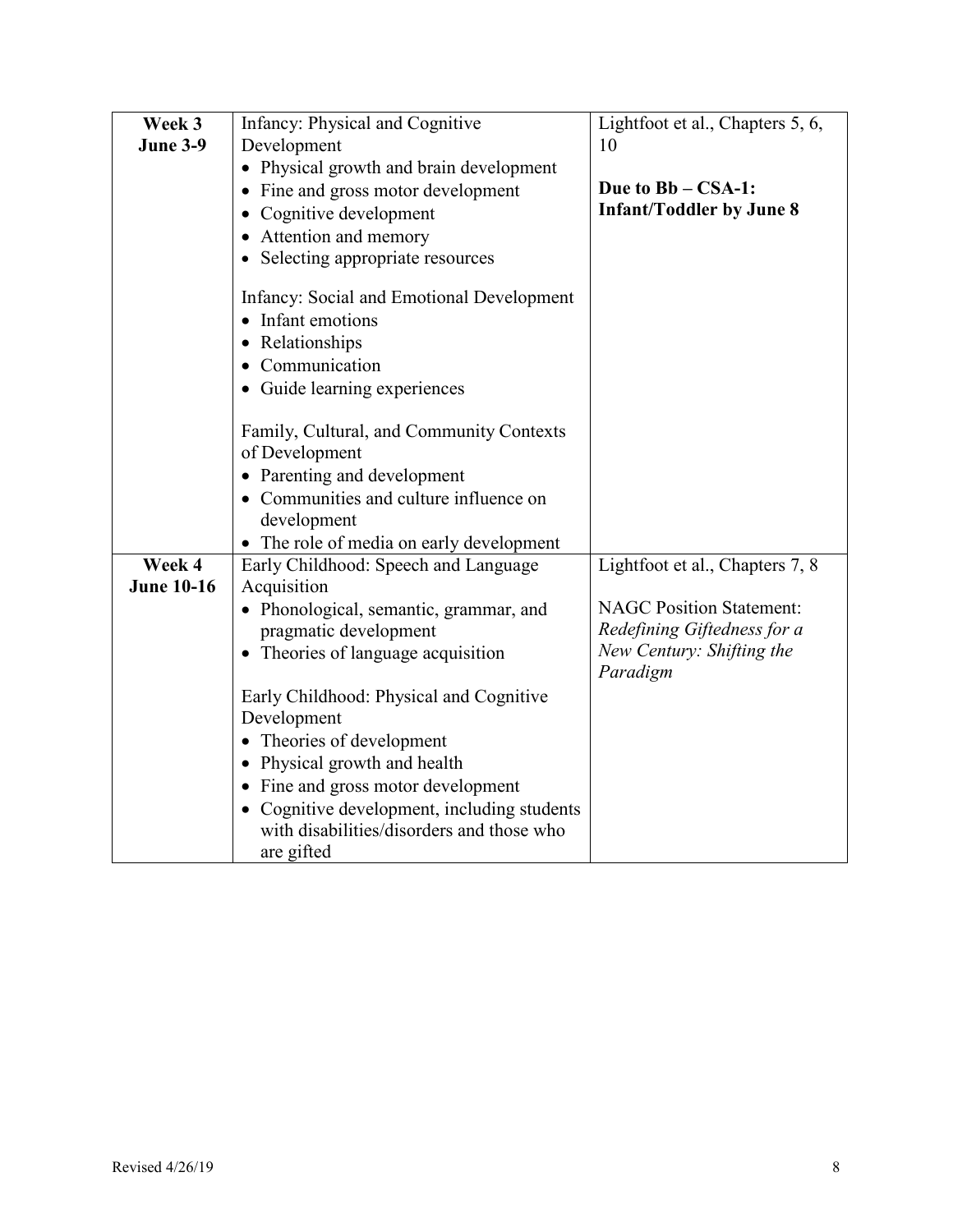| Week 5            | Early Childhood: Social and Emotional                    | Lightfoot et al., Chapter 9         |
|-------------------|----------------------------------------------------------|-------------------------------------|
| <b>June 17-23</b> | Development                                              |                                     |
|                   | • Identity and moral development                         | <b>NAGC Position Statement:</b>     |
|                   | • Developmentally appropriate expectations               | Nurturing Social and                |
|                   | for self-regulation and behavior                         | <b>Emotional Development of</b>     |
|                   | • Nurturing social and emotional                         | Gifted Children                     |
|                   | development, including children with                     |                                     |
|                   | disabilities/disorders and those who are                 | <b>NAEYC Position Statement:</b>    |
|                   | gifted                                                   | Developmentally Appropriate         |
|                   |                                                          | Practice in Early Childhood         |
|                   | Applying Development to Learning                         | Programs Serving Children           |
|                   | Experiences                                              | From Birth Through Age 8            |
|                   | • Meeting the needs of culturally,                       | Due to Bb – CSA-1 Revised           |
|                   | linguistically, ability, and                             | by June 22                          |
|                   | socioeconomically diverse children and<br>their families |                                     |
|                   | Selecting culturally and linguistically<br>$\bullet$     |                                     |
|                   | appropriate resources                                    |                                     |
|                   | • Guiding learning experiences and making                |                                     |
|                   | them meaningful to students, including                   |                                     |
|                   | students with developmental                              |                                     |
|                   | disabilities/disorders and those who are                 |                                     |
|                   | gifted                                                   |                                     |
| Week 6            | Middle Childhood: Physical and Cognitive                 | Lightfoot et al., Chapters 11, 13   |
| <b>June 24-30</b> | Development                                              | <b>NAGC Position Statement:</b>     |
|                   | • Theories of development                                | Identifying and Serving             |
|                   | • Individual differences, including                      | Culturally and Linguistically       |
|                   | disabilities/disorders and giftedness                    | Diverse Gifted Students             |
|                   | • Using multiple criteria to identify gifted             |                                     |
|                   | students, including measuring IQ                         | Due to Bb - CSA-2: Preschool        |
|                   | Middle Childhood: Social & Emotional                     | by June 29                          |
|                   | Development                                              |                                     |
|                   | Theories of development<br>$\bullet$                     |                                     |
|                   | Moral development<br>$\bullet$                           |                                     |
|                   | Parental and peer influence                              |                                     |
| Week 7            | Middle Childhood: School as a Context for                | Lightfoot et al., Chapter 12        |
| <b>July 1-7</b>   | Development                                              |                                     |
|                   | School readiness                                         | <b>Video Due to Discussion</b>      |
|                   | Addressing developmental<br>$\bullet$                    | <b>Board – Developmental</b>        |
|                   | disabilities/disorders, giftedness, and                  | <b>Theory Presentations by July</b> |
|                   | developmental differences in schools                     | 6                                   |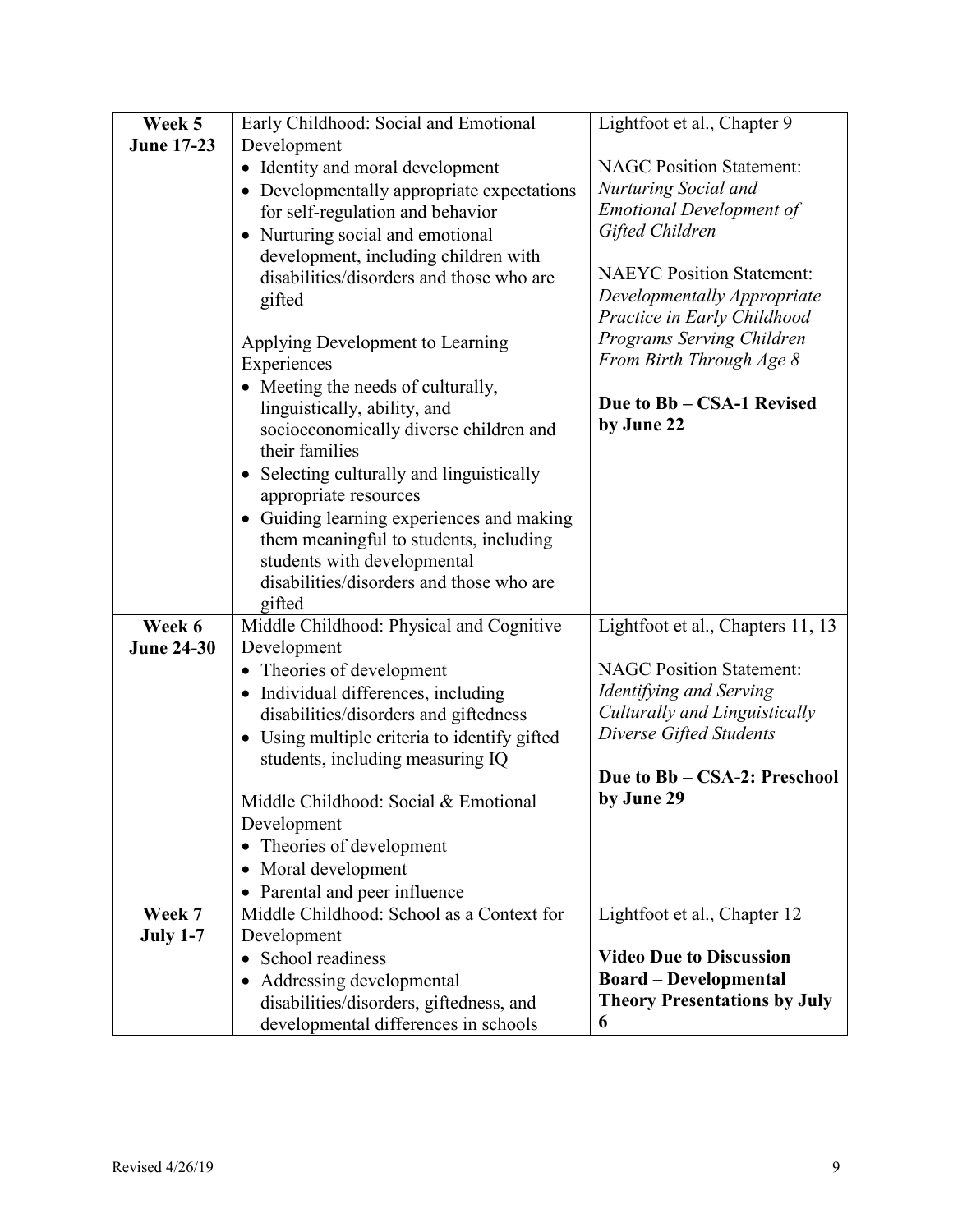| Week 8            | Adolescence: Physical and Cognitive                                                                                                                                                                                                   | Lightfoot et al., Chapters 14, 15 |
|-------------------|---------------------------------------------------------------------------------------------------------------------------------------------------------------------------------------------------------------------------------------|-----------------------------------|
| <b>July 8-14</b>  | Development                                                                                                                                                                                                                           |                                   |
|                   | Theories of development                                                                                                                                                                                                               | Due to Bb – CSA-2 Revised         |
|                   | Puberty and physical development                                                                                                                                                                                                      | by July 13                        |
|                   | • Moral development                                                                                                                                                                                                                   |                                   |
|                   | Adolescence: Social and Emotional                                                                                                                                                                                                     |                                   |
|                   | Development                                                                                                                                                                                                                           |                                   |
|                   | • Regulating emotions                                                                                                                                                                                                                 |                                   |
|                   | • Parent and peer relationships                                                                                                                                                                                                       |                                   |
|                   | Identity                                                                                                                                                                                                                              |                                   |
| Week 9            | Review of Developmental Milestones                                                                                                                                                                                                    | Additional readings on Bb         |
| <b>July 15-21</b> | Theories                                                                                                                                                                                                                              |                                   |
|                   | Typical and atypical development                                                                                                                                                                                                      | Due to Bb – CSA-3: Early          |
|                   | Influences on development                                                                                                                                                                                                             | <b>Elementary by July 20</b>      |
|                   | Developmental disorders                                                                                                                                                                                                               |                                   |
|                   | Development of children who are gifted                                                                                                                                                                                                | Due to Bb - Adolescent            |
|                   |                                                                                                                                                                                                                                       | <b>Activity by July 20</b>        |
|                   | Supporting and Enhancing Development in                                                                                                                                                                                               |                                   |
|                   | Young Children                                                                                                                                                                                                                        |                                   |
|                   | Selecting resources                                                                                                                                                                                                                   |                                   |
|                   | Creating meaningful learning experiences                                                                                                                                                                                              |                                   |
| Week 10           | Finals week – no class                                                                                                                                                                                                                | Due to Tk20 on Bb - Full          |
| <b>July 22-27</b> | $\mathbf{r}$ and $\mathbf{r}$ are a set of the set of the set of the set of the set of the set of the set of the set of the set of the set of the set of the set of the set of the set of the set of the set of the set of the set of | <b>CSA Paper by July 22</b>       |

Note: Faculty reserves the right to alter the schedule as necessary, with notification to students.

# **Core Values Commitment**

The College of Education and Human Development is committed to collaboration, ethical leadership, innovation, research-based practice, and social justice. Students are expected to adhere to these principles: [http://cehd.gmu.edu/values/.](http://cehd.gmu.edu/values/)

# **GMU Policies and Resources for Students**

*Policies*

- Students must adhere to the guidelines of the Mason Honor Code (see [https://catalog.gmu.edu/policies/honor-code-system/\)](https://catalog.gmu.edu/policies/honor-code-system/).
- Students must follow the university policy for Responsible Use of Computing (see [http://universitypolicy.gmu.edu/policies/responsible-use-of-computing/\)](http://universitypolicy.gmu.edu/policies/responsible-use-of-computing/).
- Students are responsible for the content of university communications sent to their Mason email account and are required to activate their account and check it regularly. All communication from the university, college, school, and program will be sent to students **solely** through their Mason email account.